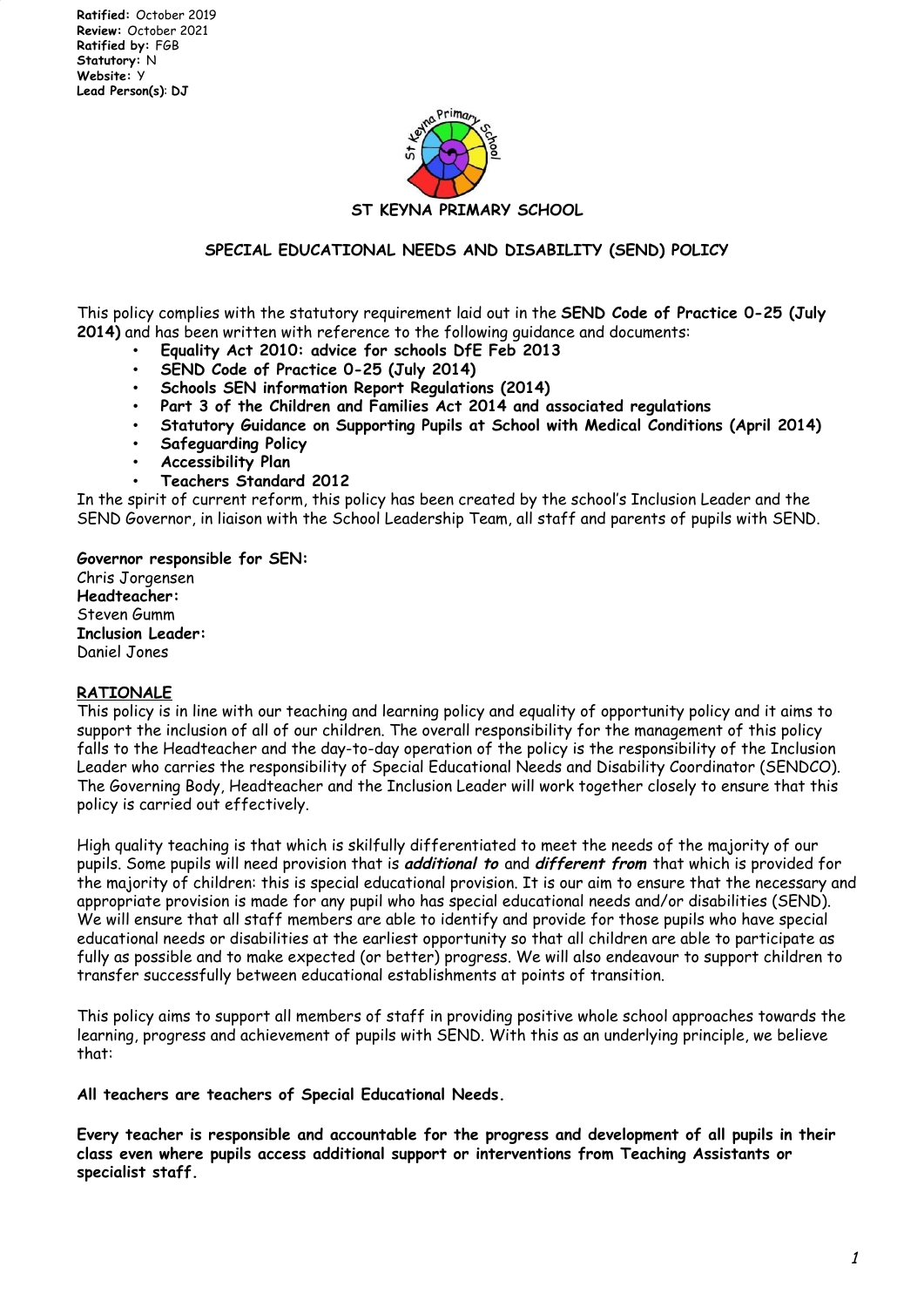Teaching and supporting pupils with SEND is therefore a whole school responsibility requiring a whole school response. Meeting the needs of pupils with SEND requires partnership working between all those involved – Local Authority (LA), school, parents/carers, pupils, children's services and all other relevant agencies.

No pupil will be refused admission to school on the basis of his or her special educational need. In line with the Equality Act 2010 we will not discriminate against children in respect of admissions for a reason related to their disability. We will use our best endeavours to provide effective educational provision and will continuously monitor the wellbeing and progress of our pupils.

## **Aims**

- To provide the structure for a pupil-centred process that engages pupil, family, school and other professionals in planning for and implementing high quality, needs led provision that is consistent across the school.
- To ensure that all of our pupils are able to access the same opportunities for learning and social development, thus enabling them to achieve maximum progress and fulfil their potential, and to promote their well-being.

# **Objectives**

This SEND Policy reflects the principles of the 0-25 SEND Code of Practice (2014).

The aims of this special educational needs policy are:

- To ensure the Equality Act 2010 duties for pupils with disabilities are met
- To enable pupils with special educational needs to have their needs met
- To take into account the views of pupils with special educational needs
- To encourage good communication and genuine partnerships with parents/carers of children with special educational needs
- To facilitate full access to a broad, balanced and relevant education, including an appropriately differentiated curriculum for pupils with special educational needs
- In conjunction with the Policy for Supporting Pupils with Medical Conditions, to have regard to statutory guidance for supporting pupils at school with medical conditions
- To implement a graduated approach to meeting the needs of pupils using the Assess, Plan, Do, Review process
- To develop a culture of inclusion valuing high quality teaching for all learners, with teachers using a range of effective differentiation methods
- To employ a collaborative approach with pupils with SEN and/or disability, and also with their parents/carers, all involved school staff and other external agencies including those from Health and Social Care
- To actively pursue collaboration with other agencies in the interests of our pupils
- Set appropriate individual learning outcomes and targets based on prior achievement, high aspirations and the views of the pupil, parents / carers and other professionals
- Share expertise and good practice across the school and local learning community
- Make efficient and effective use of school resources
- Have regard to the Code of Practice (2014) for the identification, assessment, support and review of special educational needs
- Work within the guidance provided by Bath and North East Somerset Council.

### **Identifying and supporting Special Educational Needs & Disabilities**

# **Definition of SEN**

Pupils are considered to have special educational needs if they have a learning difficulty or disability which calls for special education provision to be made for them, namely provision **which is additional to or different from** that normally available in a differentiated curriculum. This includes:

a) Pupils who have a significantly greater difficulty in learning than the majority of pupils of the same age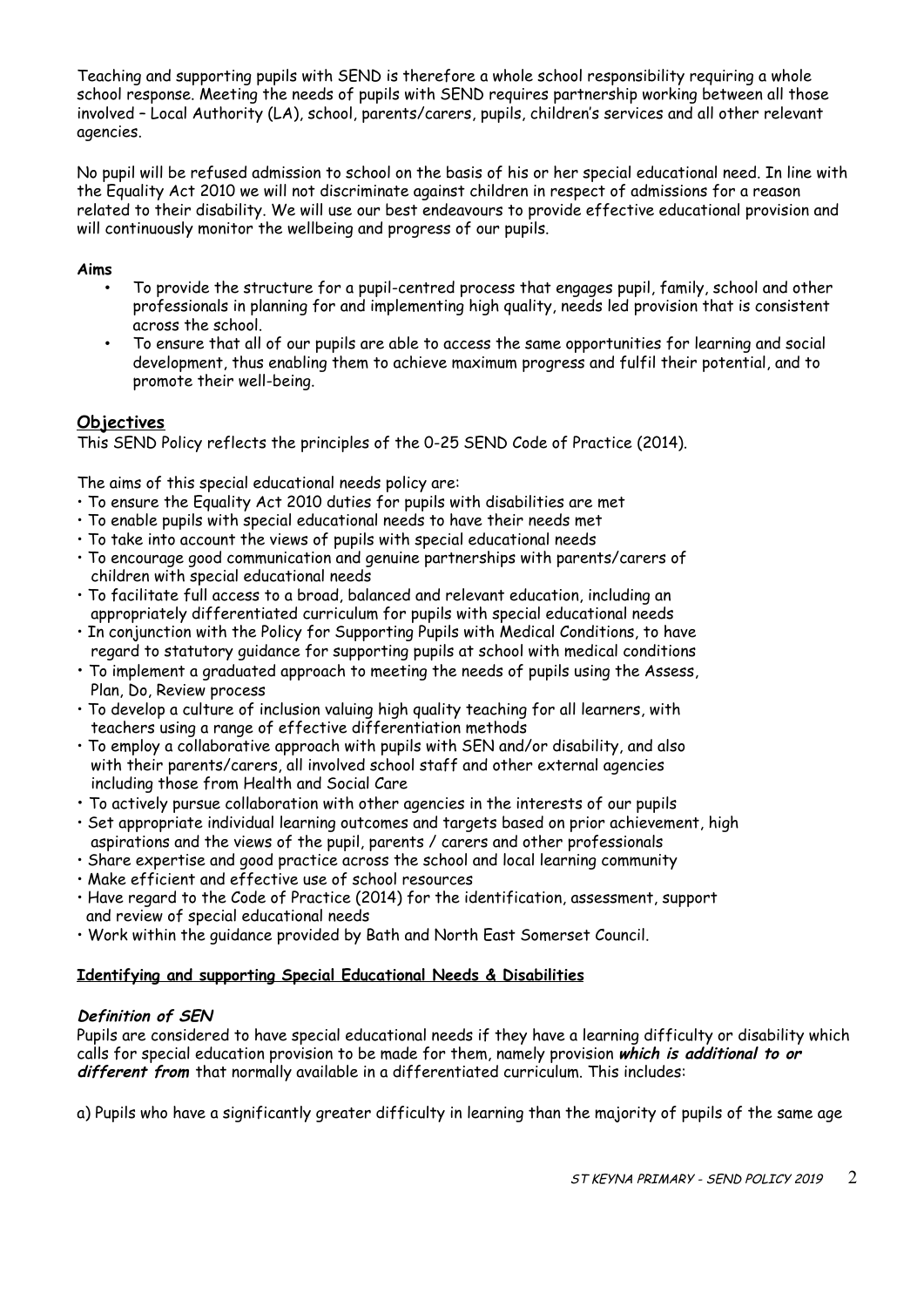- b) Pupils who have a disability which prevents or hinders them from making use of resources and facilities generally provided for others of the same age in mainstream schools or mainstream post-16 institutions
- c) A child under compulsory age who has special educational needs if they fall within the definition at (a) or (b) above or would do so if special educational provision was not made for them (Section 20 Children and Families Act 2014)

Pupils should not be regarded as having a learning difficulty solely because the language or form of language of their home is different from the language in which they will be taught.

St Keyna Primary School will have regard to the SEND Code of Practice 2014 when carrying out its duties towards all pupils with SEND and ensure that parents/carers are informed by the school about the SEND provision is being made for their child.

There may be times in a pupil's school career when he / she is identified as having a Special Educational Need. Interventions and/or support that is 'additional to or different from' the normal differentiated curriculum will be provided. This may be on a long term basis or for a limited time.

Many pupils with sensory and/or physical disabilities may require adaptations, and such reasonable adjustments (Equality Act 2010) will be made.

#### **Areas of Special Educational Need**

As described in the SEND Code of Practice 2014 pupils identified as having a special educational need and/or disability (SEND) will be considered within one or more of the following categories of need:

#### **Cognition and Learning (CL)**

Children with learning needs may learn at a slower pace than other children and may have difficulty developing literacy or numeracy skills or understanding new concepts. Learning needs may be in addition to or as a result of other special educational needs.

Children with a **specific learning difficulty (SpLD)** will have difficulties related to one or more of the following: **dyslexia** (reading and spelling), **dyscalculia** (maths), **dyspraxia** (co-ordination) and **dysgraphia** (writing).

Learning difficulties cover a wide range of needs, including **moderate learning difficulties (MLD)** and **severe learning difficulties (SLD)**. Children may need support in all areas of the curriculum and have associated difficulties with mobility and communication. Some children may have **profound and multiple learning difficulties (PMLD)**, where severe and complex learning difficulties may co-occur with a physical disability or sensory impairment.

#### **Communication and Interaction needs (CI)**

Children with **speech, language and communication needs (SLCN)** have difficulty in communicating with others. This may be because they have difficulty with receptive and/or expressive language, or because they do not understand or easily use social rules of communication.

The profile for every child with SLCN is different and their needs may change over time. They may have difficulty with one, some or all of the different aspects of speech, language or social communication at different times of their lives. Children with **Autistic Spectrum Condition (ASC)**, including **Asperger's Syndrome**, are likely to have particular difficulties with social interaction. They may also experience difficulties with language, communication and imagination, all of which can impact on how they relate to others.

### **Social, Emotional and Mental Health Difficulties (SEMH)**

Some children may experience a wide range of **social and emotional difficulties** which manifest in different ways, such as becoming withdrawn or isolated, or displaying challenging, disruptive or disturbing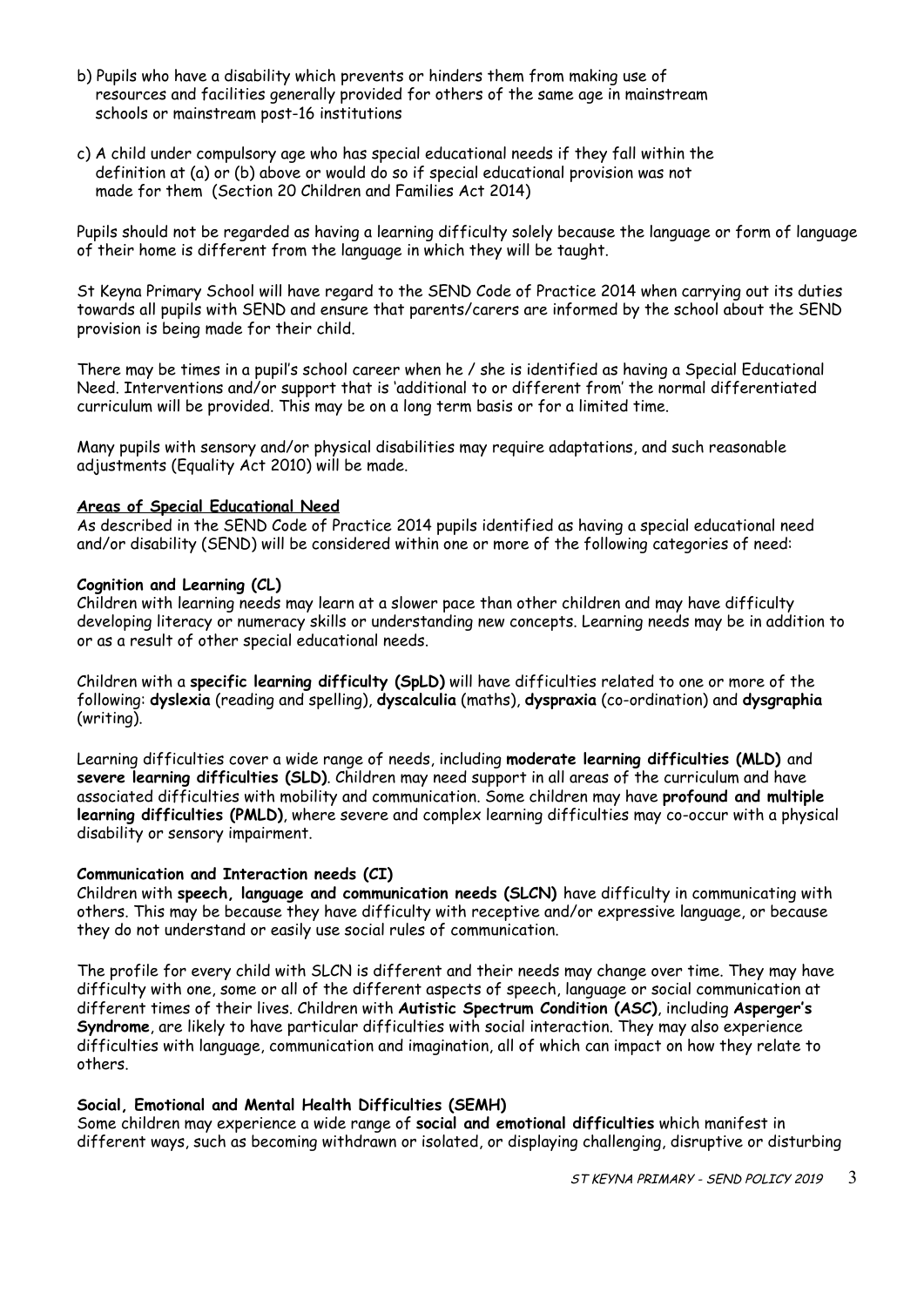behaviour. These behaviours may reflect underlying mental health difficulties and the experience of trauma.

Children may have conditions such as **attention deficit disorder**, **attention deficit hyperactive disorder** or **attachment disorder**.

#### **Physical and/or Sensory needs (PS)**

Some children require special educational provision because they have a disability that prevents or hinders them from making use of the educational facilities generally provided. These difficulties can be age related and may fluctuate over time.

Many children with **vision impairment (VI)**, **hearing impairment (HI)** or a **multi-sensory impairment (MSI)** will require specialist support and/or equipment to access their learning. Children with an MSI have a combination of vision and hearing difficulties. Some children with a **physical disability (PD)** require additional ongoing support and equipment to access the activities available to their peers.

It should be noted that some children with more complex needs may have a number of difficulties across the different categories above, e.g. a child with Autistic Spectrum Disorder is likely to have sensory and physical needs as well and speech, language and communication needs, and may also have cognition and learning needs.

### **A Graduated Response to SEND**

### **Early Identification**

The progress made by all pupils is regularly monitored and reviewed through Pupil Progress Reviews. Parents / carers may also express concerns and discuss these with class teachers. Every effort is made to address identified needs with appropriate differentiation and extra support within the classroom.

Where a pupil's progress continues to be a concern, additional support will be provided under the guidance of the class teacher and a Personal Learning Plan will be put into place. This will be done in discussion with parents / carers and the pupil, as well as the school Inclusion Leader. Specific interventions and targeted support will be set up and reviewed at least 3 times yearly.

Where pupils continue to make inadequate progress despite additional support and carefully differentiated teaching, the class teacher will work with parents and the Inclusion Leader to assess a pupil's needs with the advice of an external professional, e.g. Educational Psychologist, Specialist Learning Support teacher, Speech and Language Therapist or Occupational Therapist. Assessments and advice will be used to inform the provision and support that is put in place for the pupil.

In some cases it may be necessary to seek assessment by or advice from an external professional such as a specialist teacher or educational psychologist. This will always involve discussion and agreement with the pupil's parents/carers.

The reasons for considering whether a pupil may have special educational needs include:

• Little or no progress even when teaching approaches are targeted particularly in a pupil's identified area of weakness

• Signs of difficulty in developing literacy or mathematics skills

• Persistent emotional or behavioural difficulties which are not improved by appropriate behaviour management strategies or individualised behaviour support

• Sensory or physical problems that affect progress despite the provision of specialist equipment

• Communication and /or interaction difficulties with little or no progress despite the provision of an appropriate differentiated curriculum

• Physical needs that require additional specialist equipment or regular advice or visits by a specialist service

• Communication and/or an interaction difficulty that impedes the development of social relationships and causes a substantial barrier to learning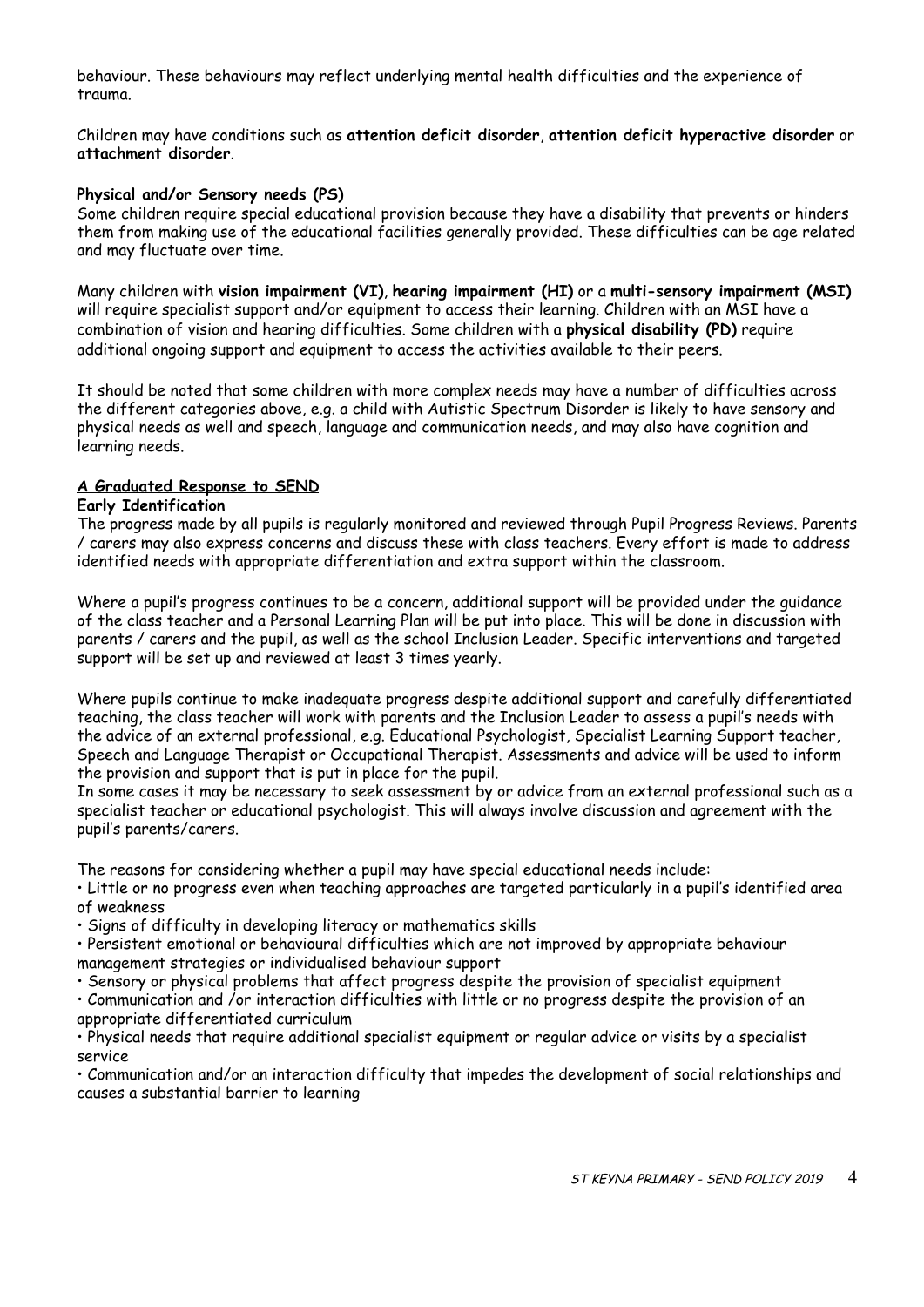### **Assess, Plan, Do and Review**

Where a pupil is identified as having SEND, action will be taken to support effective learning by removing barriers to learning and putting effective special educational provision in place. This **SEN support** will take the form of a four-part cycle through which earlier decisions and actions are revisited, refined and revised with a growing understanding of the pupil's needs and of what supports the pupil in making good progress and securing good outcomes. This is known as **the graduated approach – assess, plan, do, review.**

### **Assess**

In identifying a pupil as needing **SEND support** the class teacher, working with the Inclusion Leader or other school-based professional, should carry out a clear analysis of the pupil's needs. This should draw on the teacher's assessment and experience of the pupil and their previous progress and attainment, as well as information gathered from parents / carers and other staff supporting the pupil.

The pupil's attainment in comparison to their peers and national data will also be considered along with the parents'/carers' views and experience, the pupil's views and, if relevant, advice from external support services. This assessment will be reviewed regularly to ensure support and intervention are matched to need, barriers to learning are identified and overcome so that a clear picture of the interventions put in place and their impact is monitored.

### **Plan**

Parents/carers, with their child, will initially meet with the class teacher to decide on the interventions and support to be put in place as well as the expected impact on progress and development. Meetings with the Inclusion Leader and other professionals will also take place if the level of need requires it. Outcomes and strategies will be recorded on a Personal Learning Plan which will be reviewed at least 3 times yearly. For children with significant levels of need reviews may be more frequent. For pupils who have more complex needs a One Page Profile will also be drawn up collaboratively with pupil, parents and school staff.

The plans will clearly identify the areas of needs, the desired outcomes, the support and resources provided, including any teaching strategies or approaches that are required and when the plan will be reviewed. A copy of this will also be attached to the pupil's profile on the school tracking systems.

The support and intervention provided will be tailored to meet the outcomes identified for the pupil, based on reliable evidence of effectiveness, and will be provided by staff with appropriate skills and knowledge. The plans will usually involve a contribution by parents/carers to reinforce learning at home.

Where appropriate, the plan will detail the support from other agencies and how this will help the pupil in achieving the desired outcomes. Parents/carers will be kept informed of the support provided for their child through any of the following: informal meetings with class teachers, parents'/carers' evenings, Personal Learning Plan reviews or review meetings with the Inclusion Leader and other relevant staff or professionals. The annual review process will be followed for pupils with an Education and Health Care Plan; these meetings provide an opportunity for pupil and parents / carers and all those working with the pupil to review their needs and provision.

The class teacher remains responsible for working with the pupil on a daily basis and will work closely with any teaching assistants or specialist staff involved, to plan and assess the impact of support and interventions and how they can be linked to classroom teaching.

The Inclusion Leader or other school-based professionals will support the class teacher in the further assessment of a pupil's needs and advising on the effective implementation of appropriate support.

### **Review**

There will be regular reviews of the Personal Learning Plan; these will take place at least 3x yearly. These reviews will evaluate the impact and quality of the support and interventions and include the views of the pupil and their parents/carers.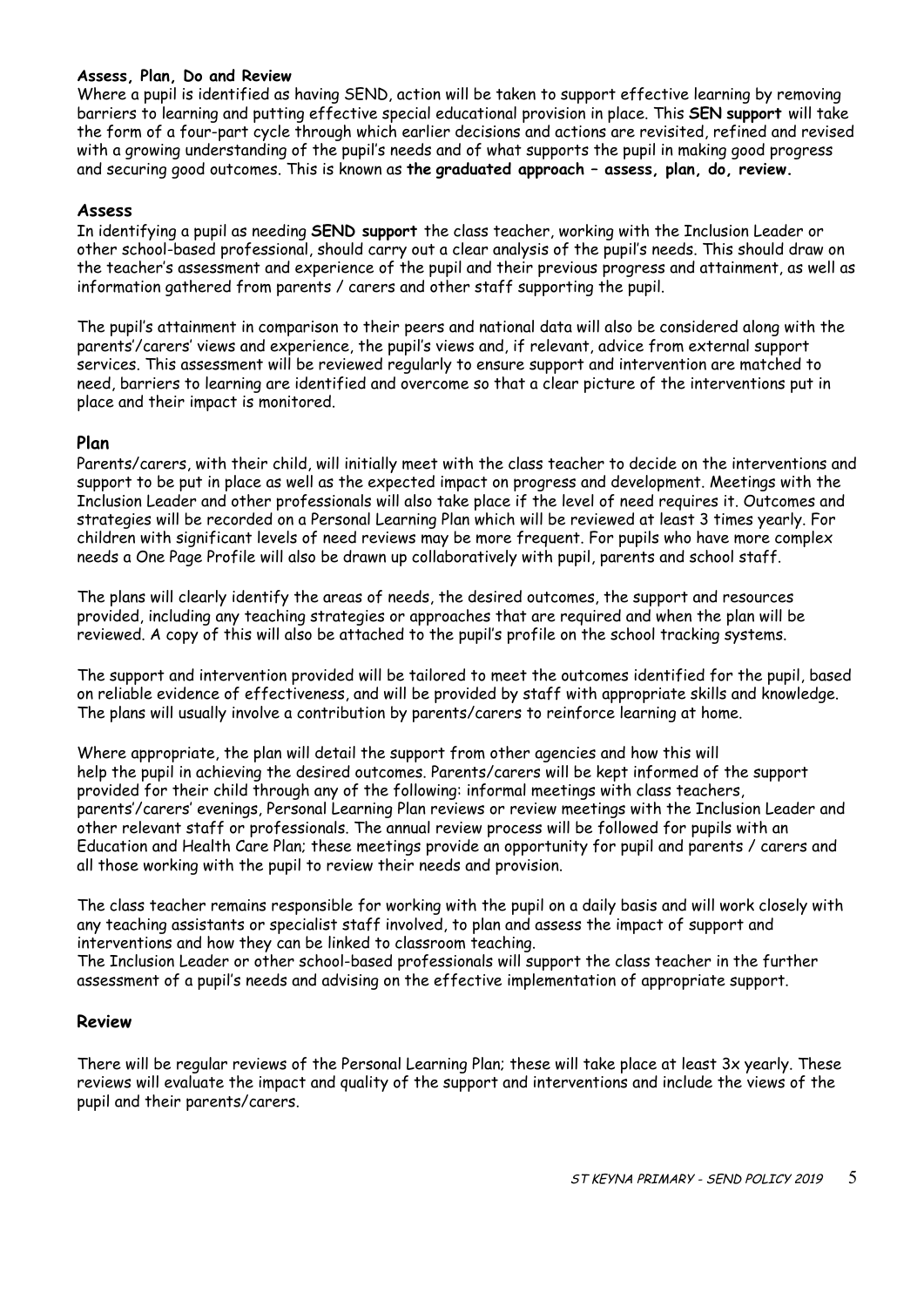Parents/carers will be given information about their child's progress towards set targets and the impact of the support and interventions provided, enabling them to be involved with planning the next steps. Where appropriate other agencies will be asked to contribute to this review.

Where a pupil has complex needs involving more than one agency it will depend on the pupil's needs and the frequency of the educational reviews as to whether external agencies attend each educational review. The aim is to work together with all professionals to inform reviews, but this may be through submitted reports and assessments.

The reviews will provide informed feedback into the analysis of the pupil's needs. The class teacher, working with the Inclusion Leader or other school-based professionals, will revise the support in light of the pupil's progress and development, with decisions on any changes made in consultation with the parents/carers and the pupil.

Where there is a sustained period of insufficient or no progress, the school may decide to gain further involvement and advice from a specialist or external agency. The school will always consult with parents/carers before involving a specialist or external agency.

### **Exit Criteria**

When a pupil has made sufficient progress in their area of need that they no longer require provision that is **different from** or **additional to** that which is normally available as part of high quality and differentiated teaching they will no longer be regarded as requiring SEND Support. At this point, through discussion and agreement with parents/carers, the pupil will be removed from the school's SEND Support register.

### **Statutory Assessment of Needs and Education and Health Care Plans (EHCP)**

In some cases, despite the school having taken relevant and purposeful action to identify, assess and meet the Special Educational Needs and/or Disabilities of the pupil, a pupil may still not make expected progress and may require a higher level of support. When this happens, the school and/or parents/carers will consider requesting an Education, Health and Care Plan (EHCP) needs assessment. The evidence gathered through the regular review of the Personal Learning Plans and progress reviews with relevant professionals will be submitted along with a completed EHCP assessment request form to the Local Authority (LA). The LA SEND Panel will decide whether statutory assessment is appropriate and, if so, will begin the statutory assessment process. The LA SEND Panel will consider the evidence and the draft EHCP and make a decision as to whether the pupil's needs are significant enough for an EHCP to be set up.

Where a pupil has an Education Health and Care Plan (EHCP), the Local Authority must review the plan every twelve months as a minimum. Schools have a duty, within the LA's guidelines, to hold Annual Review meetings with pupil, parents and other professionals and to submit the paperwork to the LA.

### **Monitoring and Evaluation of SEND**

Regular monitoring of the quality of provision for all pupils including those with SEND follows the school's assessment and monitoring procedures. Together with the cycle of Assess, Plan, Do and Review this ensures that pupils with SEND have their individual provision reviewed regularly, formally at least 3x yearly, and through discussion and data review, every term.

Additional training, advice and support will be provided to teaching staff where necessary in order to facilitate pupil progress and to meet pupil needs. Pupil progress is tracked each term and where pupils are not making sufficient progress additional information is sought and appropriate action taken.

### **Supporting Pupils and Families**

We value and accept the positive role and contribution parents/carers can make. We make every effort to work in full cooperation with parents/carers, recognising and respecting their roles and responsibilities.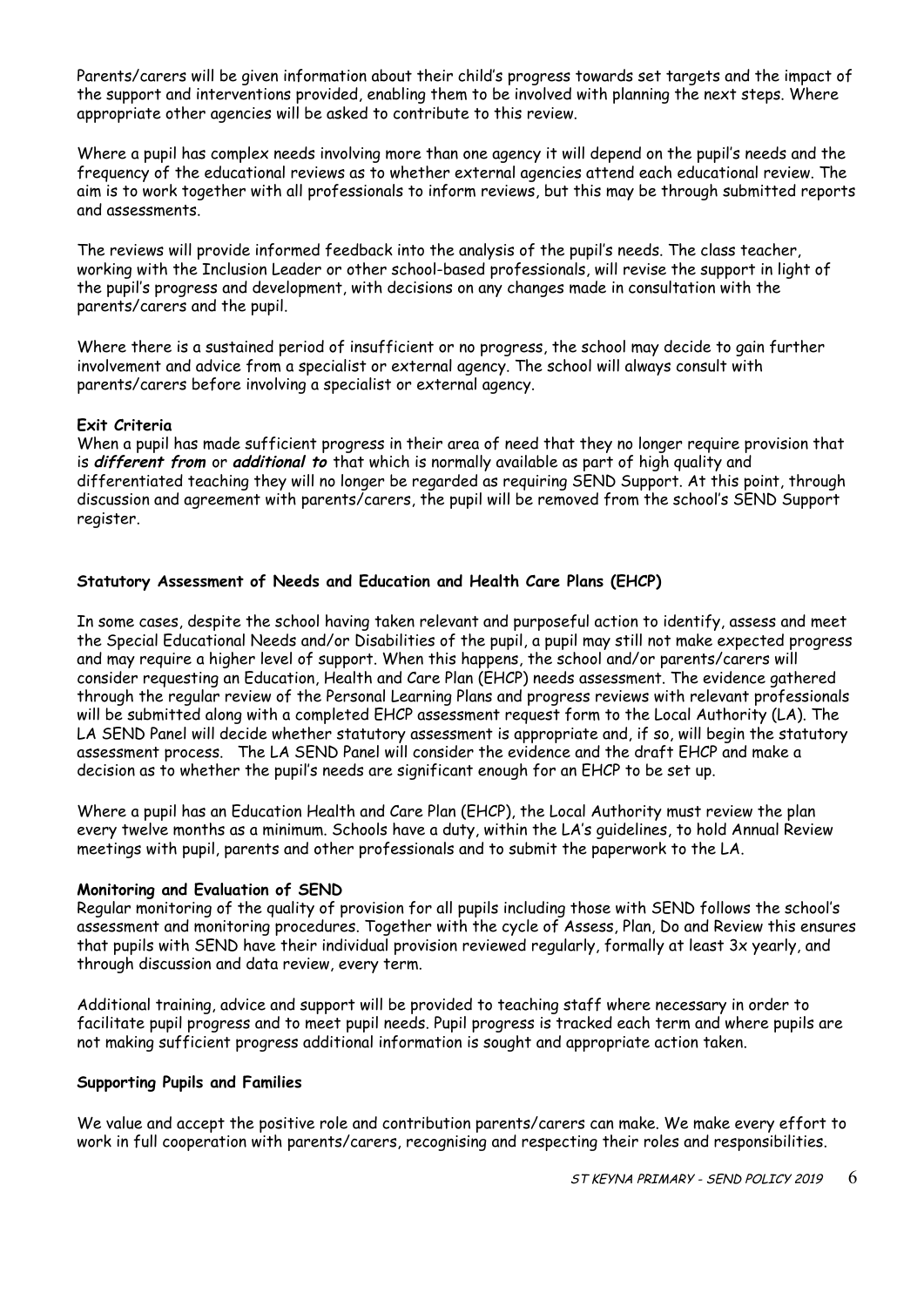Parents/carers are encouraged to work with the school and other professionals to ensure that their child's needs are identified properly and met as early as possible. In order that they play an active part in their child's development, the school endeavours to provide parents/carers with the relevant information so they can reinforce learning in the home.

It is our aim that parents/carers are able to:

- Feel fully supported and that they are taken seriously should they raise a concern about their child
- Recognise and fulfil their responsibilities and play an active and valued role in their child's education
- Understand procedures and documentation
- Make their views known about their child's needs and provision

• Have access to information, advice and support during assessment and any related decision making process about special educational provision.

Parents/carers are encouraged to seek help, advice and support from Bath and North East Somerset's SEND Partnership Service 01225 394382 (previously Parent Partnership). SEND Partnership Service can provide impartial and independent advice, support and information on special educational needs and disabilities.

Parents/carers are also encouraged to visit Bath and North East Somerset Council's Local Offer website [www.bathnes.gov.uk/localoffer](http://www.bathnes.gov.uk/localoffer) . This website provides valuable information about different agencies, services and resources for children, young people with SEND and their families in addition to school resources and information. Information about the school's SEND offer can be found on the school website: [www.stkeynaprimary.co.uk/#!parents-information/cllp](http://www.stkeynaprimary.co.uk/#!parents-information/cllp)

# **Children in Care**

When a child is in care, the carers are accorded the same rights and responsibilities as parents. The school has both an appointed member of staff for Looked after Children.

### **Pupil Voice**

At St Keyna we believe the views of pupils are very important and we recognise the importance of gaining genuine pupil views in promoting the best pupil outcomes. Pupils are able to share their views in a number of different ways (appropriate to age and ability, e.g. when requesting support from other agencies, through the One Page Profiles and when reviewing Personal Learning Plans, and preparation for an Annual Review meeting. Pupils are also invited to attend Annual Review and other relevant meetings.

### **Partnership with External Agencies**

The School is supported by a wide range of different agencies and teams and regards this multi- agency working as vital in ensuring effective and appropriate provision is put in place for pupils.

Other agencies may include: Educational Psychologist Speech and Language Therapist School Nurse Occupational Therapist Paediatrician Behaviour Support Specialist Children and Adolescent Mental Health (CAMHS) Counsellors Play, Art, Drama or Theraplay Therapists Social Care

# **Transition**

A change of school, class and staff can be an exciting, yet anxious time for all pupils. We recognise that this can be very challenging for some pupils with SEND. We endeavour to make sure these transitions are carefully managed in a sensitive way to provide continuity of high quality provision and reassurance to pupils and families.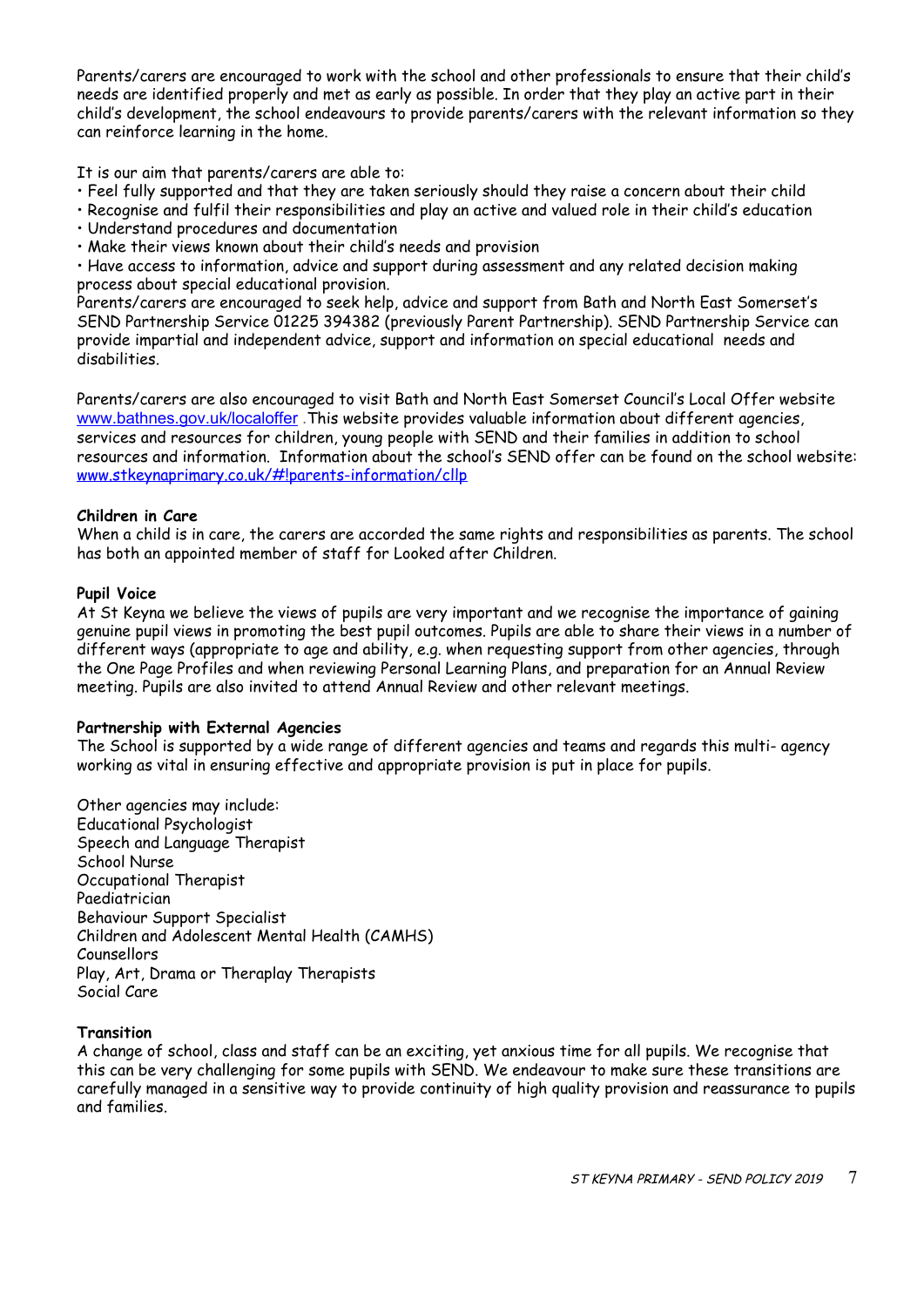#### **Training and Resources Allocation of resources**

At the beginning of each academic year decisions are made as to how we allocate human resources to each year group; this is reviewed regularly and can change during the academic year, responding to the changing needs within our classes.

SEND support may take the form of differentiated work in class and/or support from a Teaching Assistant (TA) in focused intervention in groups, or for individuals.

The school's SEND Teaching Assistants provide more specialised support through specific intervention programmes and they work most often with children who have very specific or complex needs. The work they do is reviewed each term and the progress of children recorded. Informed decisions can then be made with regard to further support, next steps of learning and future interventions. Pupil Progress meetings, held termly, are also used to make decisions as to which pupils may need this support.

Specialist equipment, books or other resources that may help pupils with SEND are purchased as required.

# **Continuing Professional Development (CPD) for Special Educational Needs**

The Inclusion Leader and other SLT members may provide CPD to other staff in school in specific aspects of meeting the needs of pupils with SEND.

• The progress of all pupils including those with SEND is a core aspect of the staff appraisal process and appraisal targets will look at how to develop staff skills in meeting individual pupil needs as necessary.

• Teaching Assistants are provided with training opportunities that enhance their skills in meeting the needs of pupils with SEND.

• External trainers may be periodically invited to provide training on more specialist training needs such as dealing with specific medical conditions or to train staff in the use of specific interventions.

• Peer support and guidance is available daily for all staff in school and some of the best training development occurs through professional dialogue with colleagues looking at meeting the specific needs of a pupil.

# **Funding**

The school budget, received from the Local Authority, includes money for supporting children with SEND. The Headteacher decides on the budget for Special Educational Needs in consultation with the school governors, on the basis of needs of the children currently in school.

The Headteacher and Inclusion Leader will discuss all the information they have about SEND in the school, including:

- o The children getting support already
- o The children needing additional support
- o The children who have been identified as not making as much progress as would be expected and make decisions about what resources, training and support should be put in place.

All support, resources and training are reviewed regularly and changes made as needed.

# **Personal Budgets**

Personal Budgets are only available to pupils with an Education, Health and Care Plan (EHCP). Agreed funding can be made available to parents/carers, through the Local Authority, as a personal budget for them to commission their own provision for their child under certain conditions.

### **Roles and Responsibilities**

Provision for pupils with special educational needs is a matter for the school as a whole. In addition to the Governing Body, Head Teacher and Inclusion Leader, all members of staff have important responsibilities.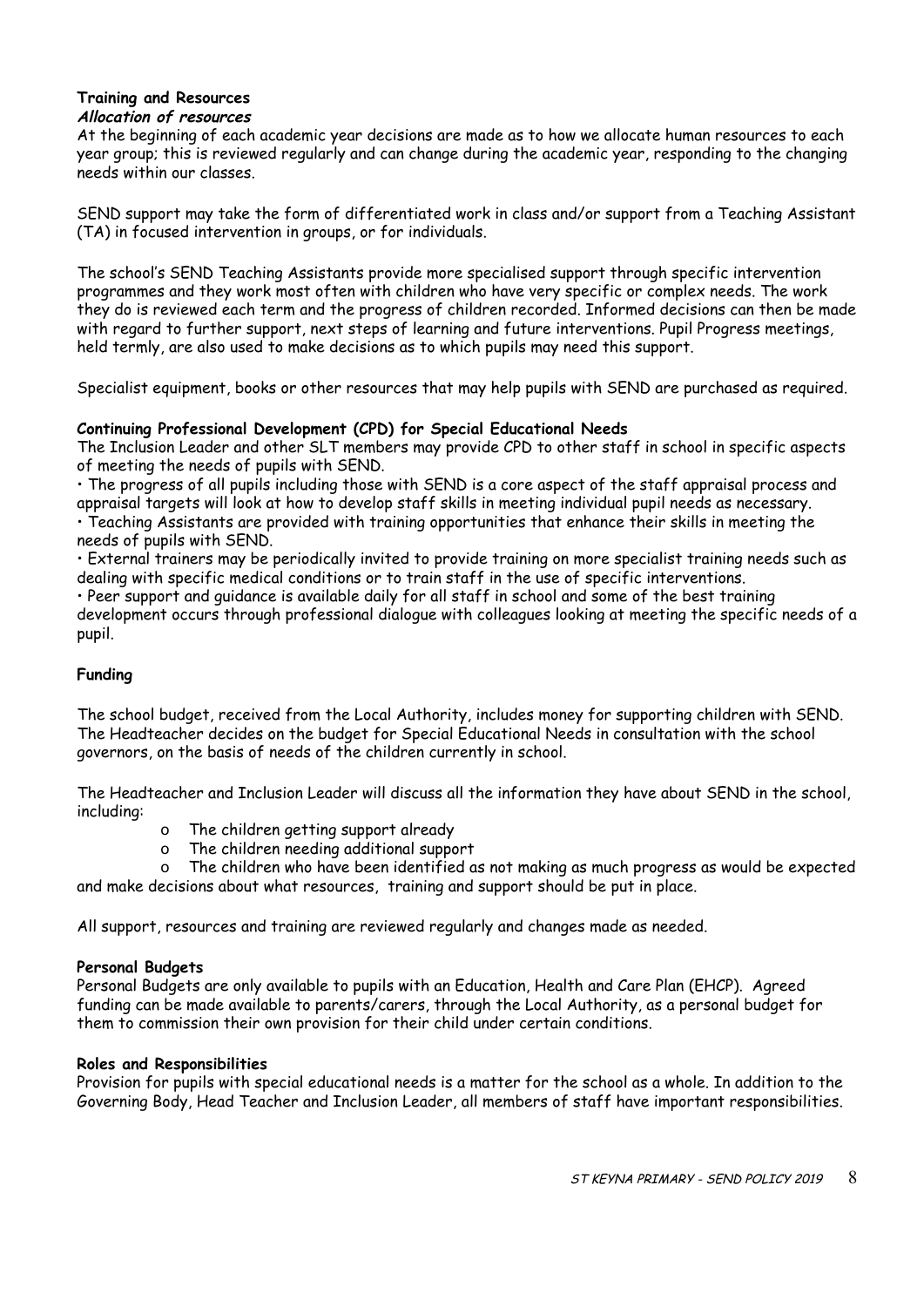# **Governing Body:**

The Governing Body endeavours to follow the guidelines as laid down in the SEND Code of Practice (2014) to:

• use their best endeavours to make sure that a child with SEND gets the support they need

• ensure that children and young people with SEND engage in the activities of the school alongside pupils who do not have SEND

• designate a teacher to be responsible for coordinating SEND provision – the SEND coordinator. At St Keyna, the Inclusion Leader has the role of SENDCO.

• inform parents/carers when they are making special educational provision for a child

• prepare an SEND information report and their arrangements for the admission of disabled children, the steps being taken to prevent disabled children from being treated less favourably than others, the facilities provided to enable access to the school for disabled children and their accessibility plan showing how they plan to improve access progressively over time

### **Headteacher:**

The Headteacher has responsibility for the day-to-day management of all aspects of the school's work, including provision for children with special educational needs. The Headteacher will keep the Governing Body fully informed on Special Educational Needs issues. The Headteacher will work closely with the Deputy Head (Inclusion) and the Governor with responsibility for SEND.

### **Inclusion Leader, whose duties include the role of SENDCO:**

In collaboration with the Headteacher and governing body, the SENDCO determines the strategic development of the SEND policy and provision with the ultimate aim of raising the achievement of pupils with SEND.

The SENDCO takes day-to-day responsibility for the operation of the SEND policy supported by other school-based professionals and co-ordinates the provision for individual children, working closely with staff, parents/carers and external agencies. The SENDCO provides relevant professional guidance to colleagues with the aim of securing high-quality teaching for children with special educational needs and/or disability.

Through analysis and assessment of children's needs, and by monitoring the quality of teaching and standards of pupils' achievements and setting targets, the SENDCO develops effective ways of overcoming barriers to learning and sustaining effective teaching.

The SENDCO liaises and collaborates with class teachers so that learning for all children is given equal priority.

The principle responsibilities for the SENDCO include:

• Overseeing the day-to-day operation of the SEND policy alongside other school-based professionals

- Co-ordinating provision for SEND pupils and reporting on progress
- Advising on the graduated approach to providing SEND support Assess, Plan, Do, Review

• Advising on the deployment of the school's delegated budget and other resources to meet pupils' needs effectively

- Monitoring and facilitating relevant SEND CPD for all staff
- Overseeing the records of all children with special educational needs and ensuring they are up to date
- Liaising with parents/carers of children with special educational needs
- Contributing to the in-service training of staff
- Being a point of contact with external agencies, especially the local authority and its support services

• Liaising with other schools, educational psychologists, health and social care professionals and independent or voluntary bodies

• Liaising with potential next providers of education to ensure a pupil and their parents/carers are informed about options and a smooth transition is planned

• Monitoring the impact of interventions provided for pupils with SEND

• To lead on the development of high quality SEND provision as an integral part of the school improvement plan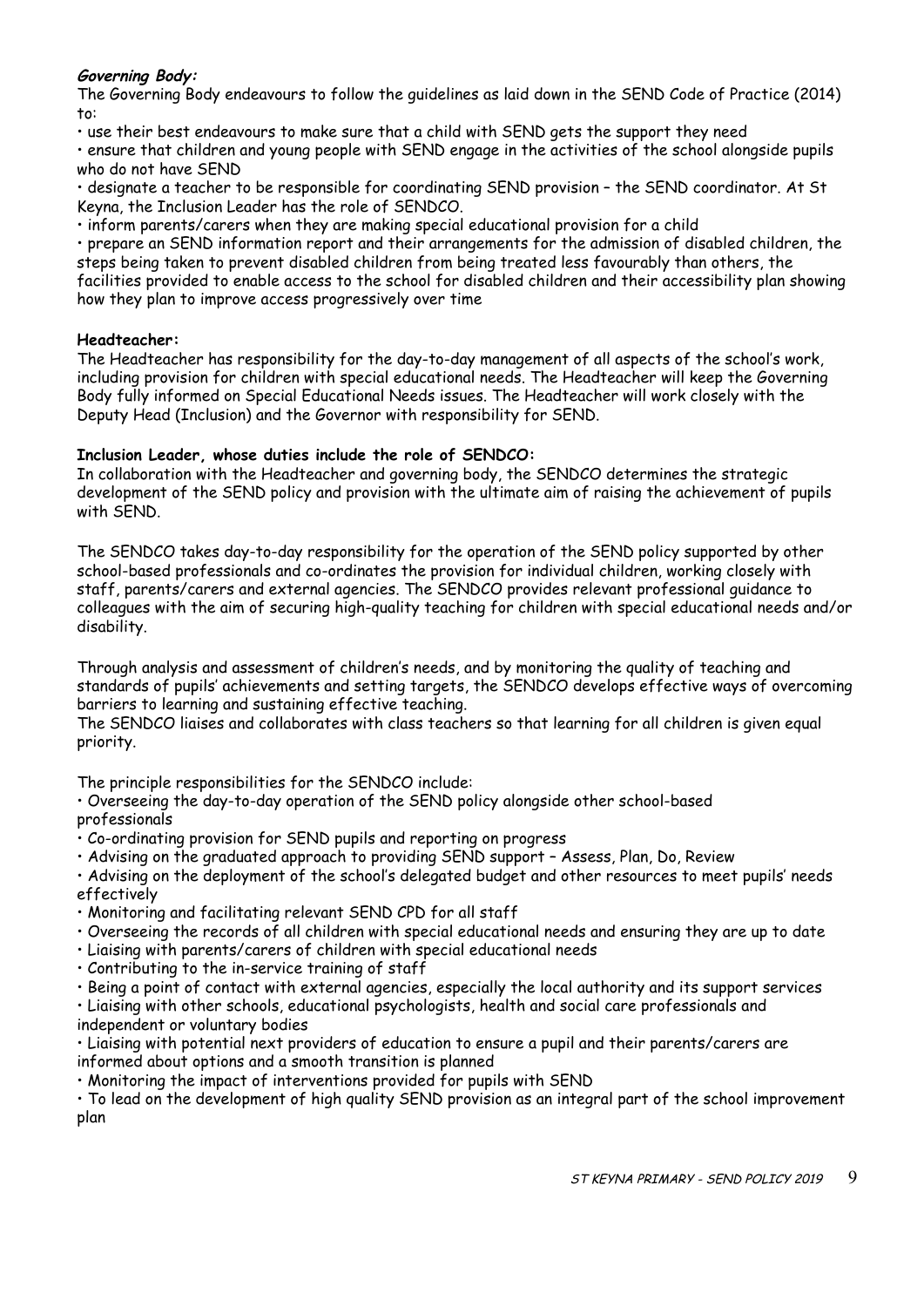• Working with the Headteacher and the school governors to ensure that the school meets its responsibilities under the Equality Act (2010) with regard to reasonable adjustments and access arrangements

### **All Teaching and Non-Teaching Staff:**

All staff are aware of the school's SEND policy and the procedures for identifying, assessing and making provision for pupils with special educational needs.

Class teachers are fully involved in providing high quality teaching, differentiated for individual pupils. This includes reviewing and, where necessary, improving, their understanding of strategies to identify and support vulnerable pupils and their knowledge and skills in providing for the SEND needs of their pupils. Class teachers are responsible for setting suitable learning challenges and facilitating effective special educational provision in response to pupils' diverse needs in order to remove potential barriers to learning. This process should include working with parents/carers and with the SENDCO and other school-based professionals to carry out a clear analysis of the pupil's needs, drawing on teacher assessment and knowledge of the pupil as well as previous progress and attainment.

Teaching Assistants will work under the direction of the class teacher or SENDCO and will liaise with the class teacher and SENDCO on planning, on pupil response and on progress in order to contribute effectively to the graduated response, (assess, plan, do, review).

### **Meeting Medical Needs**

The Children and Families Act 2014 places a duty on schools to make arrangements to support pupils with medical conditions. Individual Health Care plans will specify the type and level of support required to meet the medical needs of such pupils.

Where children and young people also have SEND, their provision should be planned and delivered in a coordinated way, in consultation with parents/carers, pupil, and specialist professionals.

The school recognises that pupils at school with medical conditions should be properly supported so that they have full access to education, including school trips and physical education. Some children with medical conditions may have other disabilities and where this is the case the school will comply with its duties under the Equality Act 2010. Please see the school's Policy for Supporting Children with Medical Conditions for further details.

# **SEND Information Report (School's Local Offer)**

The school will ensure that the SEND information is accessible on the school website. Governors have a legal duty to publish information on their websites about the implementation of the policy for pupils with SEND. The information published will be updated annually and any changes to the information occurring during the year will be updated as soon as possible. The SEND information report can be found on the school website.

# **Monitoring and Accountability**

### **Accessibility**

The school is compliant with the Equality Act 2010 and Accessibility legislation. It is fully accessible for wheelchair users and has disabled toilet facilities. We work hard to improve accessibility as needed and the schools' accessibility plan detailing how this is being developed can be accessed from the school website.

### **Storing and Managing Information**

Pupil SEND records will be kept in accordance to the DfE guidance contained in "Statutory Policies for schools" (February 2014)

[\(https://www.gov.uk/government/uploads/system/uploads/attachment\\_data/file/284301/statutory\\_school](https://www.gov.uk/government/uploads/system/uploads/attachment_data/file/284301/statutory_schools_policies.pdf) [s\\_policies.pdf](https://www.gov.uk/government/uploads/system/uploads/attachment_data/file/284301/statutory_schools_policies.pdf))